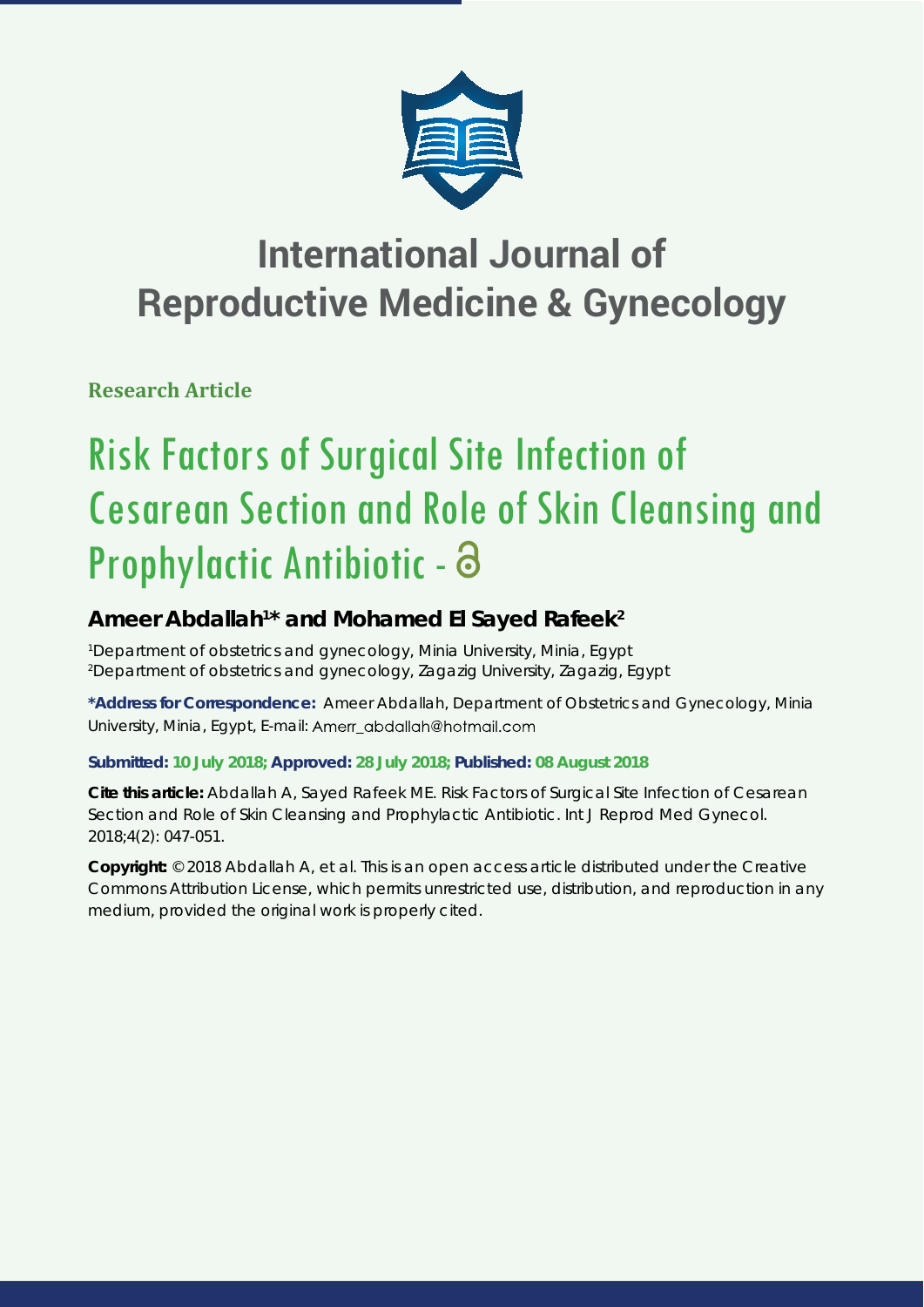# **ABSTRACT**

**Background/Objective:** The purpose of this study was to discuss some risk factors which may increase risk of infectious morbidity after cesarean section despite of applying prophylactic measures including skin cleansing and prophylactic antibiotic.

**Methods:** This single randomized controlled study was conducted at the Obstetrics and Gynecology department, El Minya general hospital, El Minya, Egypt, from January 2017 to January 2018. Women included in the study were: women undergoing cesarean delivery, both elective and non-elective, women with rupture of membrane and labor contractions, all maternal ages and parities, both single and multiple pregnancies. Skin cleansing with povidone-iodine was applied and antibiotic was administered to all women just before cesarean section was done. Patients were discharged after 24 hours and were recommended to re-visit on day 7 after CS and that's when our first clinical evaluation of surgical wound was performed. A second wound evaluation was scheduled on day 14. In order to assess whether individual pre-, peri- and post-operative variables affect the development of surgical site infection in women undergoing CS, a logistic regression model with forward selection was designed. The model included the following variables: age, parity, gestational age, BMI, pre-gestational or gestational diabetes mellitus, chronic or pregnancy-induced hypertension, previous CS, mode of CS, and duration of surgery. The primary outcome in this study was development of superficial or deep surgical site infection within the first 14 days after a CS.

 **Results:** Among 1500 mothers included in the study, 250 (16.7 %) women developed SSI. The odds of SSI was increased by 9.441(95% CI: 5.872-15.180) among mothers who had prolonged rupture of membrane. Diabetic mothers were at higher risk for developing SSI with OR 7.384(95% CI: 4.591-11.874). Increasing BMI was associated with SSI with OR 1.478(95% CI: 1.388-1.573). Prolonged duration of surgery was associated with SSI with OR of 1.048 (95% CI: 1.018-1.079).

 **Conclusions:** In view of these results, a list of factors including prolonged labor and prolonged rupture of membrane, long duration of surgery, increase in BMI and presence of DM were associated with SSI. Clinicians should consider earlier or more frequent postoperative follow-up in case of presence of one or more of these factors in patients to monitor for wound complications

**Keywords:** Cesarean section; Surgical site infection; Skin cleansing; Prophylactic antibiotic

#### **BACKGROUND**

Infectious complications following obstetric surgical procedures are considered a significant source of maternal morbidity and even potential mortality [1]. As the cesarean birth rate continues to rise in most developing countries, postpartum infectious morbidity will become an even more significant problem [2]. Cesarean section is considered the most important risk factor for postpartum infection. Women undergoing cesarean section have a 5 to 20-fold greater risk for infectious morbidity compared with a vaginal birth [3]. Incisional wound infection defined according to the Centers for Disease Control and Prevention (CDC) criteria as a superficial or deep surgical site infection occurs after a CS, being one of the most common complications that may lead to wound dehiscence or systemic infections in case of lack of sufficient prophylaxis or inappropriate treatment [4-9]. Increased morbidity, prolonged hospitalization time, increased rate of hospital readmissions and growing treatment costs are all consequences of the above [10].

Infectious complications following cesarean birth include fever, wound infection, endometritis, and urinary tract infection. Serious infectious complications including pelvic abscess, bacteremia, septic shock and septic pelvic vein thrombophlebitis; sometimes these complications can lead to maternal mortality [11]. Preventive measures have been suggested to avoid post cesarean infection including proper preparation of an incision site which will reduce the bacterial population to a minimal level [12].

Also, guidelines recommend the use of antibiotics for prophylaxis against post cesarean section infection in both high-risk women "e.g. women in labor, after rupture of membranes" and low-risk patients ''women not in labor, with intact membranes" with decreasing rates of wound infection and endometritis [13]. Taking into account the continuously increasing number of CS and wide spread of factors responsible for wound healing disturbances in the population of women of reproductive age, such as obesity, diabetes and smoking, it is necessary to search for new, more effective methods to prevent infections of surgical wounds.

So this study aims to discuss some risk factors which may increase risk of infectious morbidity after cesarean section despite of applying prophylactic measures including skin cleansing and prophylactic antibiotic.

## **MATERIAL AND METHODS**

#### **Study setting**

This study was carried out in the Obstetrics and Gynecology department, El Minya general hospital, El Minya, Egypt, from January 2017 to January 2018.

#### **Study design**

This study is a single randomized controlled study. (ClinicalTrials. gov ID: NCT03007706)

#### **Ethical issues**

Ethical permission was sought from a Local Research Ethics Committee (REC) .The potential benefit, the nature, the aim and inconveniences of all aspects of the study were clearly stated to the participants. So the study poses no harm regarding the safety issues to the mother or the fetus. In order to assure confidentiality, the data were extracted without any personal identifiers.

#### **Study participants**

All the following women were included in our study: women undergoing cesarean delivery, both elective and non-elective, women with rupture of membrane ad labor contractions, all maternal ages and parities, both single and multiple pregnancies were included.

However, women with unknown outcome, those who refused to participate in the study, women with fever > 38°C, and those who were having any visible infection or allergy to antibiotics were excluded.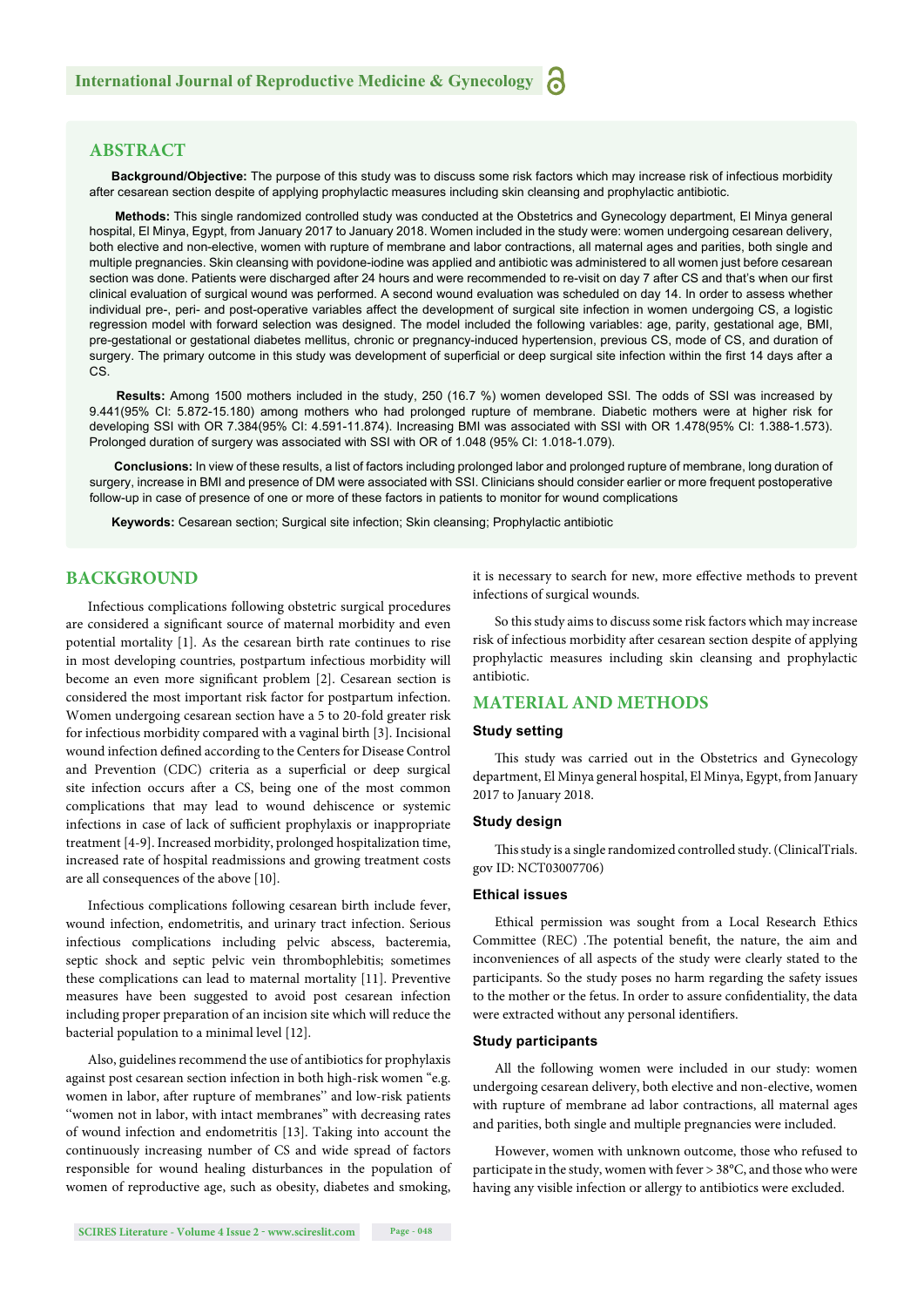# **International Journal of Reproductive Medicine & Gynecology**

Pursuant to the valid study protocol, skin cleansing with povidoneiodine was applied and antibiotic was administered to all women just before cesarean section was done. According to management strategy patients were discharged after 24 hours and were recommended to re-visit on day 7 after CS and that's when our first clinical evaluation of surgical wound was performed.

On the discharge day all patients received detailed instructions regarding Surgical Site Infections (SSIs) and were informed about the need to report at hospital in case at least one of the following symptoms was observed: fever, suppurative secretion from the surgical site, redness, edema, warmth, pain or tenderness of the surgical site area. A second wound evaluation was scheduled on day 14. Patients who didn't report for follow-up visits were excluded from the final analysis.

## **STATISTICAL ANALYSIS**

The primary outcome in this study was development of superficial or deep SSI within the first 14 days after a CS.

In order to assess whether individual pre-, peri- and post-operative variables affect the development of surgical site infection in women undergoing CS, a logistic regression model with forward selection was designed. The model included the following variables: age, parity, gestational age, BMI, pre-gestational or gestational diabetes mellitus, chronic or pregnancy-induced hypertension, previous CS, mode of CS, and duration of surgery.

Data were collected, revised, verified, coded, then entered PC for statistical analysis done by using SPSS statistical package version 20.

The following had been done:

#### **Descriptive statistics**

- For quantitative data: mean  $(X \sim)$  and Standard Deviation (SD).
- For qualitative data: number (n) and percentage (%)
- Kolmogorov- Smirnov for normality test was used to differentiate between parametric data and non-parametric data.

#### **Analytical statistics**

- Independent sample t-test for analysis of quantitative data.
- Chi square  $(X^2)$  test, Fisher Exact test for analysis of qualitative data.
- Binary logistic regression for risk factors of postoperative infection for all tests probability (p) was considered:
- o Non-significant if  $\geq 0.05$
- o Significant if  $< 0.05$
- o Highly significant if  $< 0.01$
- o Very highly significant if  $< 0.001$

#### **RESULTS**

#### **Socio-demographic and medical characteristics**

Among 1550 women, 1500 women were included in our study in the reference period; the mean age was 28 years ranging from 18 to 42 years. Regarding parity 250 (16.7%), 980 (65.3 %) and 110 (7.3%) were primigravida, 1-4 and more than 4 respectively. Regarding BMI

1000 (66.7%), 440 (29.3%) and 60 (4%) were of BMI < 25, 25-30 and > 30 respectively.

#### **Prevalence of SSI**

Among 1500 mothers included in the study 250 (16.7 %) women developed SSI.

#### **Factors associated with SSIs after CS**

Variables were considered for the analysis include: maternal age, parity, previous CS, gestational age, BMI, presence of chronic

| Table 1: Descriptive data of all studied individuals. |                |                                    |       |              |  |  |  |
|-------------------------------------------------------|----------------|------------------------------------|-------|--------------|--|--|--|
|                                                       | <b>Minimum</b> | <b>Maximum</b><br><b>Deviation</b> | Mean  | Std. Freq. % |  |  |  |
| Age                                                   | 18             | 42                                 | 28.26 | 5.481        |  |  |  |
| <b>BMI</b>                                            | 18             | 32                                 | 23.97 | 3.577        |  |  |  |
| < 25                                                  | 1000           | 66.7%                              |       |              |  |  |  |
| 25-30                                                 | 440            | 29.3                               |       |              |  |  |  |
| $30 - 40$                                             | 60             | 4                                  |       |              |  |  |  |
| Parity                                                | 0              | 9                                  | 2.11  | 1.675        |  |  |  |
| PG                                                    | 250            | 16.7%                              |       |              |  |  |  |
| NULLIPARA                                             | 160            | 10.7%                              |       |              |  |  |  |
| $1 - 4$                                               | 980            | 65.3%                              |       |              |  |  |  |
| $5-9$                                                 | 110            | 7.3%                               |       |              |  |  |  |
| Abortion( $N = 1250$ )                                | 0              | 5                                  | 1.06  | 1.222        |  |  |  |
| $0 - 2$                                               | 1100           | 88%                                |       |              |  |  |  |
| $3 - 5$                                               | 150            | 12%                                |       |              |  |  |  |
| Number of prev. CS<br>$(N = 1090)$                    | 0              | $\overline{4}$                     | 1.03  | .613         |  |  |  |
| 0                                                     | 130            | 11.9%                              |       |              |  |  |  |
| 1                                                     | 850            | 77.9%                              |       |              |  |  |  |
| 2                                                     | 70             | 6.4%                               |       |              |  |  |  |
| 3                                                     | 30             | 2.7%                               |       |              |  |  |  |
| 4                                                     | 10             | 0.9%                               |       |              |  |  |  |
| GA                                                    | 35             | 42                                 | 39.07 | 1.338        |  |  |  |
| Presence of Chronic<br><b>Disease</b>                 | 220            | 14.7%                              |       |              |  |  |  |
| <b>NO</b>                                             | 1280           | 85.3%                              |       |              |  |  |  |
| DM                                                    | 70             | 4.7%                               |       |              |  |  |  |
| GDM                                                   | 20             | 1.3%                               |       |              |  |  |  |
| G HTN                                                 | 60             | 4%                                 |       |              |  |  |  |
| <b>HCV</b>                                            | 20             | 1.3%                               |       |              |  |  |  |
| Hypothyroidism                                        | 10             | 0.7%                               |       |              |  |  |  |
| Poliomyelitis                                         | 10             | 0.7%                               |       |              |  |  |  |
| Preeclampsia                                          | 20             | 1.3%                               |       |              |  |  |  |
| Eclampsia                                             | 10             | 0.7%                               |       |              |  |  |  |
| Duration Of CS                                        | 30             | 60                                 | 41.73 | 7.169        |  |  |  |
| Indication of CS                                      |                |                                    |       |              |  |  |  |
| Elective                                              | 750            | 50%                                |       |              |  |  |  |
| <b>PROM</b>                                           | 390            | 26%                                |       |              |  |  |  |
| Labor contraction                                     | 330            | 22%                                |       |              |  |  |  |
| Postop. Infection                                     | 250            | 16.7%                              |       |              |  |  |  |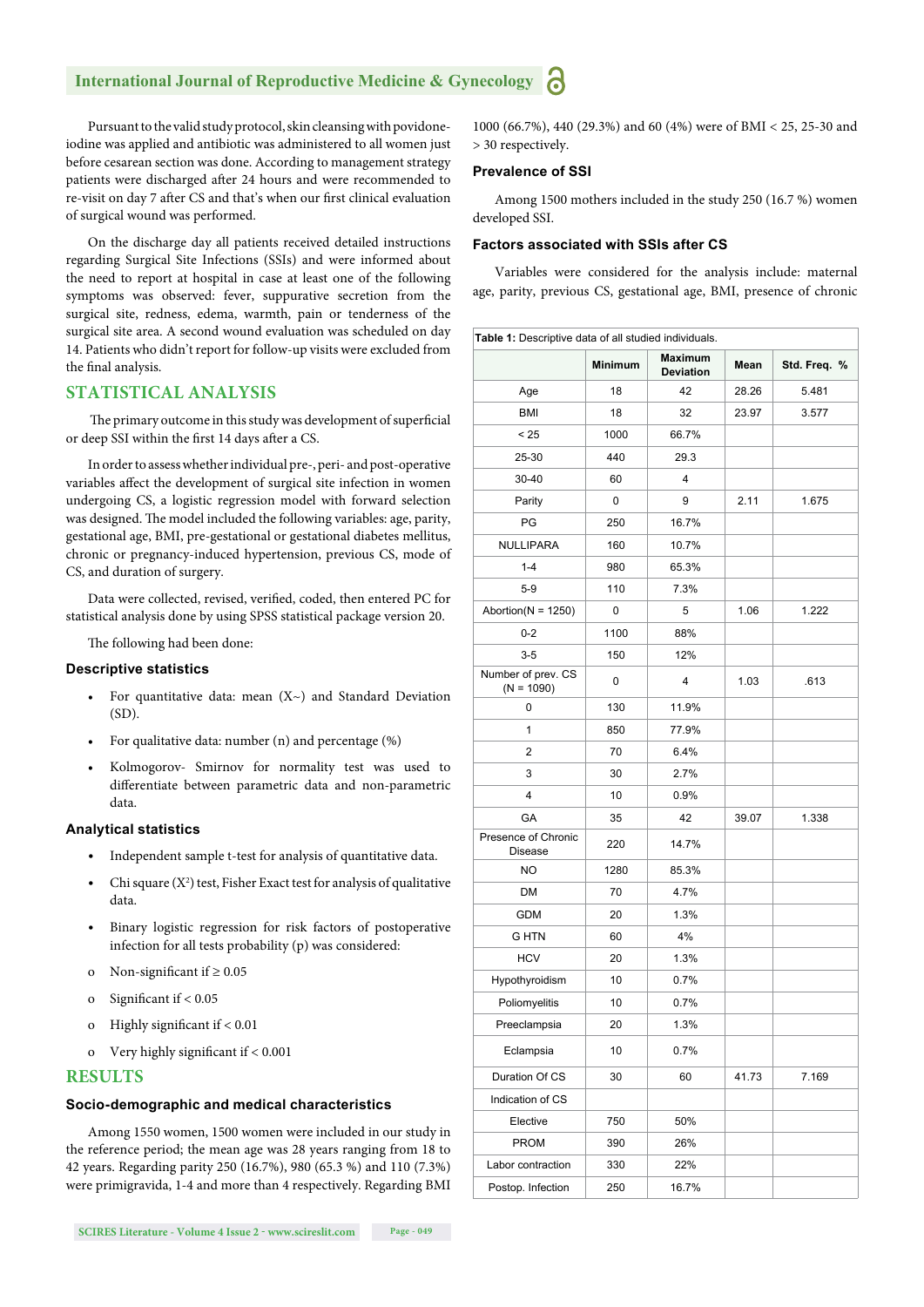# **International Journal of Reproductive Medicine & Gynecology**

disease, duration of CS, rupture of the membrane, circumstance of the surgery (elective or emergency). Of these variables, six were significantly associated with SSI and hence considered for the multivariate analysis. In the multivariate model, four turned out to be significant (Table 2).

The odds of SSI was increased by 9.441(95% CI: 5.872-15.180) among mothers who had prolonged rupture of membrane. Diabetic mothers were at higher risk for developing SSI with OR 7.384(95% CI: 4.591-11.874).Increasing BMI was associated with SSI with OR 1.478(95% CI: 1.388-1.573). Prolonged duration of surgery was associated with SSI with OR of 1.048 (95% CI: 1.018-1.079).

#### **DISCUSSION**

The study showed that surgical site infection after CS is common. It is also affected by various modifiable factors. The study found that 16.7% of the women who had CS developed wound infection. This study may be considered insufficient as the diagnosis of SSI was solely made on clinical basis so, localized infection, which may not be presented with the classical manifestations of inflammation, might have been missed [14].

It is worth mentioning that other studies as that had been conducted in Southern Ethiopia in 2017 at University Teaching and Referral Hospital by Samuel W. et al. reported prevalence of SSI 11%. A study conducted in Tikur Anbessa Hospital, Addis Ababa, found 14.8% wound infection rate among surgical patients operated for various conditions [15]. Studies from Nepal [16], Tanzania [17], Nigeria [18] and Cameroon [19] reported 9% -13% prevalence. However, a study from Kenya reported a relatively higher (19%).

From the analyzed data in this study, it was revealed that there were some important risk factors associated with the development of infectious morbidity:

In this study, rupture of membrane had substantially increased risk of SSI [*p-*value < 0.001]. Studies conducted in Ethiopia, Kenya [20], Tanzania [17], Nigeria [18], Qatar [21], Israel [22] and US [23] reported more or less similar findings. Prolonged labor and rupture of membranes contribute to amniotic fluid colonization from the normal flora of the lower genital tract and lead to surgical wound and peritoneal cavity contamination [24].

In this study, prolonged duration of surgery (more than 40 minutes) was associated with increased risk of SSI. Other studies also witnessed the same. A case-control study in Nigeria by Jido et al. in 2012 found that 55% of SSI cases, compared to 31.7% in controls, had prolonged duration of surgery [18]. In Tanzania, long duration of surgery was significantly associated with the outcome with hazard ratio of 2.3 [17]. A study in China came up with a parallel finding  $[25]$ .

| <b>Table 2:</b> Binary logistic regression for risk factors of postoperative infection. |         |                   |                 |        |  |  |  |
|-----------------------------------------------------------------------------------------|---------|-------------------|-----------------|--------|--|--|--|
|                                                                                         | p-value | <b>Odds Ratio</b> | 95% C.I. for OR |        |  |  |  |
|                                                                                         |         |                   | Lower           | Lower  |  |  |  |
| Increasing Age                                                                          | 0.001   | 1.077             | 1.031           | 1.125  |  |  |  |
| Presence of Chronic Disease                                                             | < 0.001 | 7.384             | 4.591           | 11874  |  |  |  |
| <b>Increasing BMI</b>                                                                   | < 0.001 | 1.478             | 1.388           | 1.573  |  |  |  |
| Presence of PROM                                                                        | < 0.001 | 9.441             | 5.872           | 15.180 |  |  |  |
| Increasing Number of CS                                                                 | 0.002   | 1.654             | 1.202           | 2.274  |  |  |  |
| Increasing Duration of CS                                                               | 0.002   | 1.048             | 1.018           | 1.079  |  |  |  |

Prolonged duration of surgery may raise the risk of SSI by increasing the risk of exogenous contamination [26].

We observed in this study that overweight and obese patients with BMI > 25, have a considerable increase in risk for postoperative complications compared with non-obese patients. Most recently, Connor and colleagues [27] performed a retrospective cohort study that revealed a positive dose-response relationship between obesity severity and cesarean wound complication rate.

Regarding presence of chronic disease, it was obvious in our study that women with diabetes mellitus are more likely to develop postoperative SSI than non-diabetic women (with odds ratio 7.384 and *P*-value < 0.001) thus considering Diabetes mellitus as a longrecognized comorbidity associated with postoperative wound complication. This result is similar to other studies in the surgical literature [28] mentioning that poorly controlled diabetes results in advanced glycosylation end products, with impairment of the host immune response and decreased re-epithelialization of wounds [28].

An unintended side-effect of suppressing the immune system is a direct impairment of the inflammatory phase of wound closure. As a result, there is decreased fibro genesis, macrophage response, and angiogenesis [28]. This situation may lead to delayed closure, wound breakdown, and infection [28].

Other studies identified DM as an important risk factor associated with increased rate of wound infection [29-32].

#### **CONCLUSION**

In conclusion, a list of factors including prolonged labor and prolonged rupture of membrane, long duration of surgery, increase in BMI and presence of DM were associated with SSI. Surgical wound infection should be prevented by implementing infection prevention techniques. Pregnant patients with one or more of these factors are at increased risk for developing post cesarean infectious morbidity and other postoperative complications. These data can be used to counsel these patients on operative risks. Our findings suggest that clinicians should consider these factors in delivery mode decisions and may need to alter the threshold for using cesarean delivery in those patients compared.

Additionally, clinicians should consider earlier or more frequent postoperative follow-up in case of presence of one or more of these factors in patients to monitor for wound complications. Our results confirm an urgent need for clinical trials to research novel strategies to minimize unnecessary CD and to develop perioperative methods to reduce the risks of cesarean delivery in high risk patients.

#### **ETHICAL CONSIDERATION**

Institutional Review Board (IRB) approval: The protocol was discussed and approved by the ethical scientific committee of Minia University Maternity Hospital.

#### **SUBJECT CONFIDENTIALITY**

All reports, operative details and other records that leave the site would not comprise unique personal data to maintain subject confidentiality.

#### **REFERENCES**

1. Nabendu Bhattacharjee, Shyama Prasad Saha, Kajal Kumar Patra, Udayan Mitra, Samir Chandra Ghoshroy. Optimal timing of prophylactic antibiotic for cesarean delivery: A randomized comparative study. J Obstet Gynaecol Res. 2013; 38: 1560-1568. https://goo.gl/u9eHmr